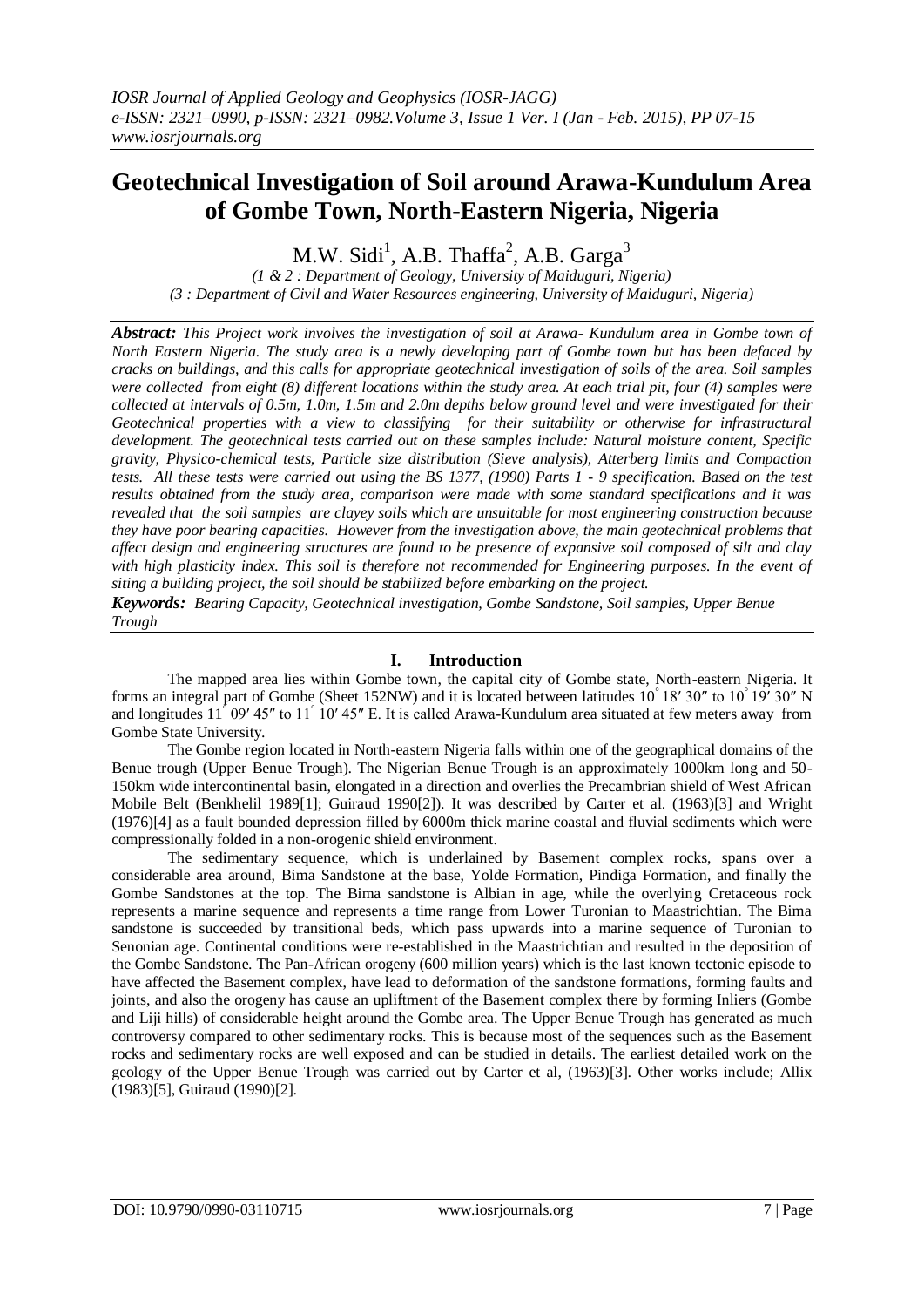

Fig.2.2: Geological map of the study area

# **II. Methodology**

The methodology of research involved reconnaissance survey and collection of representative samples. A wide area of several metres-square was covered in the study area (Fig 3.1) located at Arawa-Kundulum area few metres away from Gombe State University within Gombe town. Soil samples were obtained for analyses. The project was designed in such a way that soil samples were collected at eight (8) locations. Two sampling spots (trial pits) separated by 50m interval in each quadrant (NE,SE,SW and SE) as depicted in the plan view (Fig 3.1). Field equipment used for the study and sampling include a map of the study area, Sampling bags, Global Position System (GPS), , Camera, Measuring tape, Masking tape, Markers, Field note book, Pen, Pencil, Shovels , Diggers and compass clinometers. The soil samples were subjected for laboratory testing of Natural water content, Specific gravity, Physico-chemical tesst, grain size analysis, Atterberg Limits Test (Liquid limit and Plastic limit test), Compaction Test. The geographical coordinates of the various sampling spots are as shown (Table 3.1).



Fig.3.1: Plan view of the study area showing sampling spots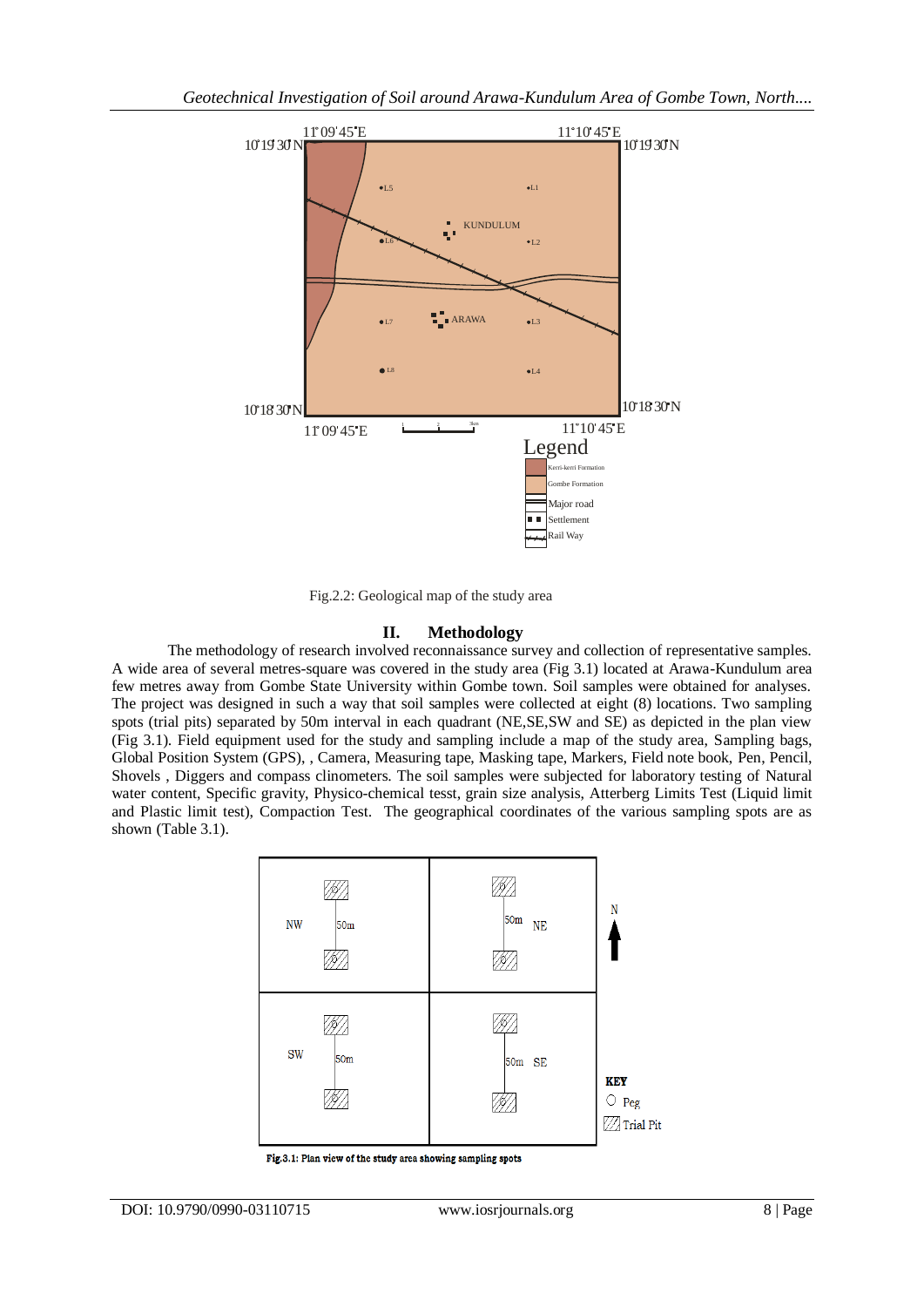# **II.I Geology**

The mapped area is characterized by two major rock types: The basement complex rocks represented by the rocks of the Migmatite Gneiss Complex of Nigeria and the Cretaceous sedimentary sequence which encompasses; Bima Sandstone Formation; Yolde Formation; Pindiga Formation; Gombe Sandstone and the Kerri-Kerri formation. The continental Bima Sandstone is the base of the sedimentary succession in the Upper Benue Trough, which unconformably overlies the Basement Complex. It ranges in age from upper Aptian to lower Albian.

The Bima Sandstone was named by Falconer (1911)[6] after its type locality at Bima Hill. Early work by Zaborski et al.,(1997)[7] considered the Bima Sandstone as a group rather than a Formation. Carter et al.,(1963)[3] gave descriptions of the sequence exposed in the Lamurde anticline and recognized a threefold subdivision which is the lower Bima (B1), the middle Bima (B2) and the upper Bima (B3). The total thickness is about 3300m.

The Yolde Formation is a transitional bed between the continental Bima Sandstone and the succeeding marine Formation. The Formation is composed of transition beds which was first recognized by Falconer (1911)[6] and the name Yolde Formation was proposed by Carter et al.,(1963)[3]. The type locality was designated in the Yolde stream on the western part of Yola arm. The Yolde Formation has been described in Yola arm by Carter et al.,(1963)[3]. It consist of alteration of coarse to fine grained, cross bedded or ripple bedded sandstones and grey to greenish shales. Thin limestones or calcareous sandstones especially in its upper part where oyster beds are common (Zaborski et al.,1997)[7].

The Pindiga Formation developed in the Gongola Basin is equivalent to Dukul Formation, Jessu Formation, Sekkuliye Formation, Numanha Shale and Lamja Sandstone of the Yola Basin. In the Gongola-Gombe sub basin, the Gongila Formation and Fika Shale are the lateral equivalents of the Pindiga Formation. Lithologically, the Pindiga Formation is made up of dark/black carbonaceous shales and limestones intercalated with pale coloured limestone, shale and minor sandstone. Earlier, Zaborski et al.(1997)[7] regarded the Pindiga Formation as consisting of five members, from bottom to top, the members are the Kanawa member, Dunbulwa member, Deba-Fulani member, Gulani member and lastly the Fika member.

The Gombe Sandstone overlies the Pindiga Formation and represents the youngest Cretaceous sediments in the Gongola arm of the Upper Benue Trough, The Gombe Sandstone is a sequence of estuarine and deltaic sandstones, shales, siltstones and ironstones which overlie the Pindiga, Gongila and Fika shale Formations in the Gongola arm of the Upper Benue Trough. Falconer (1911)[6] named Gombe Sandstone near Gombe town as Gombe grits and clays and assigned an Eocene age to it. Raeburn and Jones (1963)[8] described the Gombe Sandstone at Kware stream as consisting of well bedded fine to medium grained sandstone, sandy and silty micaceous shale and occasional mudstones. Matheis (1989)[9] described the Gombe as consisting of three(3) major lithofacies; lower bed characterised by mudstones and ironstones, middle bed composed of well bedded sandstones and siltstones, while the upper bed is composed of cross-bedded sandstones and siltstones. The Maastrichtian Gombe Sandstone is lithologically similar to the Bima sandstone, attesting to the reestablishment of the Albian palaeoenvironmental conditions (Obaje,2009)[10].

The Kerri-Kerri Formation represents the record of Early Tertiary sedimentation in North-eastern Nigeria, and overlies the Cretaceous Gombe Sandstone unconformably in the Gongola Basin of the Upper Benue Trough. The Formation is essentially flat-laying to gentle dipping of about  $5^0$  (Carter et al., 1963)[3]. The Kerri-Kerri Formation consist predominantly of grits and ferruginous sandstones, siltstones and claystones often kaolinite with well developed cross-bedding. The maximum thickness of the Kerri-Kerri Formation is about 300m, Although it varies from 300m to over 320m. (Dessauvagie,1975[11]; Dike,1993[12]). This sequence is deposited in a wide range of environments inducing fluviatile, deltaic and marginal lacustrine (Dike,1993)[12]. The type section of this Formation is exposed at Kadi about 100km north of Kaforati. The Formation is considered to be Palaeocene in age.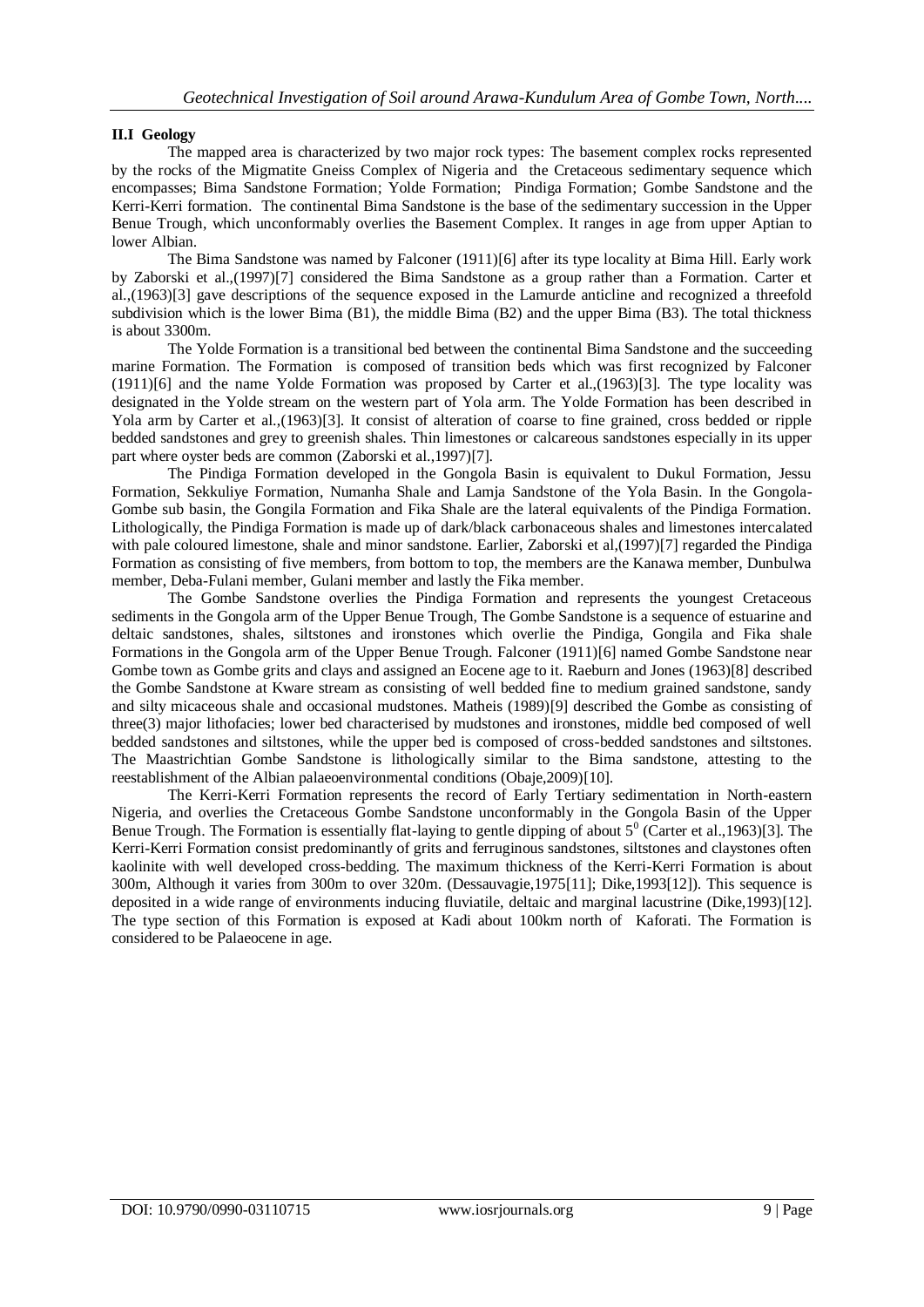

**Table 1: Stratigraphic Sequences of the Upper Benue Trough (Obaje, 1999)**

 1-Hiatus, 2-Santonian- Cenomanian tectonism, 3-Basalt, 4- Marine sediments, 5-Transitional-marine sediments, 6- Continental sediments and 7- Basement complex

## **III. Materials And Methods**

Testing refers to the determination of the soil characteristics or properties using laboratory experiment. Representative samples were taken for laboratory analysis under strict adherence to the rules and procedures for soil tests as prescribed in the BS 1377 manual. Preparation of samples for each test depends on the procedure required for such test to be carried out. Some samples were first sun dried before making use of them in the laboratory while some were used in their natural state. Laboratory equipment such as electric oven, sieve shaker, casagrande liquid limit apparatus, density bottle with distilled and gassing machine where deployed for the analysis. The results of experiments are shown in Table 2.



**Plate 1: Excavated Pit**

| <b>Table 2: Geotechnical Laboratory test results</b> |  |  |
|------------------------------------------------------|--|--|
|                                                      |  |  |

| S/N       | Sample<br>Location | Sample<br>Letter | Natural<br>Moisture | Specific<br>Gravity  | LL<br>(%) | PL<br>(96) | PI<br>(% ) | LS<br>(%) | <b>FS</b><br>$(\% )$ | Field<br>description     | Percentage<br>passing sieve |
|-----------|--------------------|------------------|---------------------|----------------------|-----------|------------|------------|-----------|----------------------|--------------------------|-----------------------------|
| $\Omega$  |                    |                  | $Content(\%)$       | (g/cm <sup>3</sup> ) |           |            |            |           |                      |                          | no. 200                     |
| -1.       | $L1$ (NE)          | А                | 3.31                | 3.50                 | 39        | 20.1       | 18.9       | 5.7       | 5                    | Dark brown<br>silty sand | 0.2                         |
| <b>4.</b> | $L1$ (NE)          | B                | 4.54                | 3.19                 | 38        | 19         | 19         | 7.9       | 7.5                  | Brownish silty<br>sand   | 0.5                         |
| 3.        | $L1$ (NE)          | $\mathcal{C}$    | 4.94                | 2.74                 | 27        | 16.4       | 10.6       | 3.9       | 10                   | Brownish silty<br>sand   | 0.5                         |
| 4.        | $L1$ (NE)          | D                | 15.03               | 3.09                 | 32        | 19.1       | 12.9       | 8.2       | 15                   | Light brown              | 0.3                         |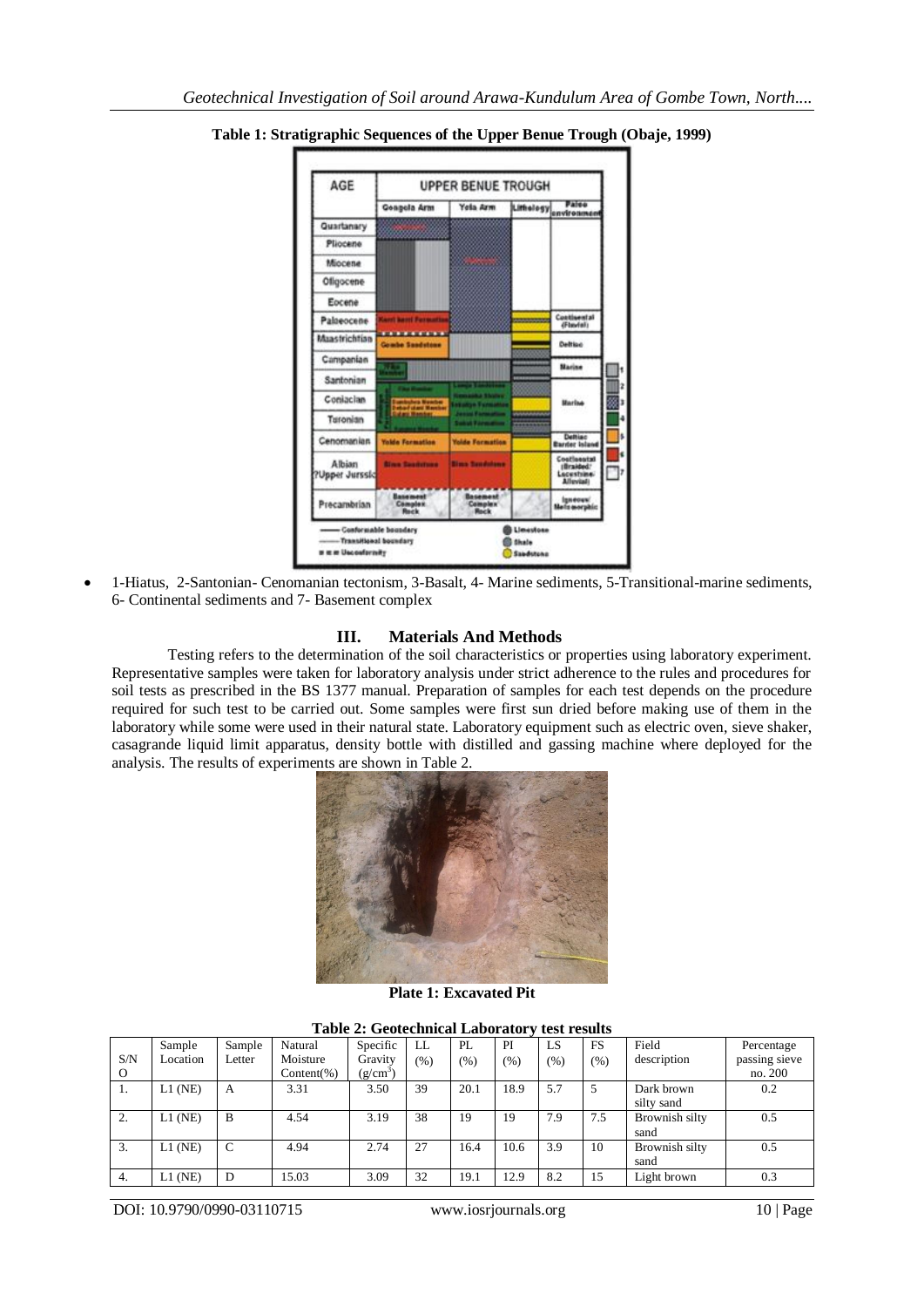|  |  | Geotechnical Investigation of Soil around Arawa-Kundulum Area of Gombe Town, North |  |
|--|--|------------------------------------------------------------------------------------|--|
|  |  |                                                                                    |  |

|                   |           |                |       |      |                 |      |                 |                |                 | silty sand                       |                  |
|-------------------|-----------|----------------|-------|------|-----------------|------|-----------------|----------------|-----------------|----------------------------------|------------------|
| $\overline{5}$ .  | $L2$ (NE) | A              | 8.64  | 2.41 | 36              | 18.7 | 17.3            | 9.3            | 5               | Dark brown<br>silty sand         | 0.4              |
| 6.                | $L2$ (NE) | B              | 10.80 | 2.46 | $\overline{32}$ | 21.2 | 10.8            | 8.2            | $\overline{5}$  | Brownish silty<br>sand           | 0.2              |
| 7.                | L2(NE)    | $\overline{C}$ | 28.90 | 2.47 | 28.5            | 16.5 | $\overline{12}$ | 6.4            | $\overline{15}$ | Light brown<br>silty sand        | 0.5              |
| 8.                | L2(NE)    | D              | 31.00 | 2.55 | 30              | 17.5 | 12.5            | 7.5            | 22.5            | Light brown<br>silty sand        | 0.3              |
| 9.                | $L3$ (SE) | A              | 11.30 | 2.56 | $\overline{37}$ | 19.5 | 17.5            | 10.4           | $\overline{5}$  | Light brown<br>sandy soil        | 0.5              |
| 10.               | L3(SE)    | B              | 14.00 | 2.56 | 34              | 18.9 | 15.1            | 7.1            | 7.5             | Brownish silty<br>sand           | 0.2              |
| 11.               | L3(SE)    | $\overline{C}$ | 7.70  | 2.43 | 28.5            | 17.3 | 11.2            | 8.9            | 15              | Brownish silty<br>sand           | $\overline{0.0}$ |
| 12.               | $L3$ (SE) | $\overline{D}$ | 12.30 | 2.48 | 30              | 19.6 | 10.4            | 8.9            | 7.5             | Light brown<br>sandy soil        | 0.4              |
| 13.               | $L4$ (SE) | $\mathbf{A}$   | 13.80 | 2.57 | $\overline{35}$ | 21.9 | 13.1            | $\overline{9}$ | $\overline{0}$  | <b>Light Brown</b><br>sandy soil | 0.2              |
| 14.               | $L4$ (SE) | $\, {\bf B}$   | 16.50 | 2.50 | 29.6            | 19.1 | 10.5            | 6.8            | 5               | Brownish silty<br>sand           | 0.5              |
| 15.               | $L4$ (SE) | $\mathcal{C}$  | 18.90 | 2.42 | 25              | 14.5 | 10.5            | 3.9            | 10              | Brownish sandy<br>soil           | 0.4              |
| 16.               | $L4$ (SE) | D              | 21.50 | 2.44 | 27              | 18.5 | 8.5             | 8.6            | $20\,$          | <b>Brownish silty</b><br>soil    | $0.5\,$          |
| 17.               | $L5$ (NW) | $\mathbf{A}$   | 3.32  | 2.54 | $\overline{36}$ | 21.6 | 14.4            | 7.5            | $\overline{0}$  | Light brown<br>sandy soil        | 0.3              |
| 18.               | $L5$ (NW) | B              | 4.94  | 2.58 | 35              | 20.6 | 15.6            | 9.3            | 2.5             | Light brown<br>sandy soil        | 0.3              |
| 19.               | $L5$ (NW) | $\overline{C}$ | 6.36  | 2.62 | $\overline{27}$ | 19   | 8               | 10             | $\overline{0}$  | Light brown<br>sandy soil        | 0.0              |
| 20.               | $L5$ (NW) | D              | 5.74  | 3.55 | 42              | 22.9 | 19.1            | 11.1           | $\mathbf{0}$    | Light brown<br>sandy soil        | 0.4              |
| 21.               | $L6$ (NW) | A              | 7.70  | 2.68 | 40              | 16.5 | 23.5            | 9.6            | $\overline{0}$  | Reddish sandy<br>soil            | 0.3              |
| $\overline{22}$ . | L6(NW)    | B              | 8.20  | 2.46 | 42              | 24.2 | 17.8            | 11.1           | $\overline{0}$  | Reddish silty<br>sand            | 0.4              |
| 23.               | $L6$ (NW) | $\mathbf C$    | 6.90  | 2.31 | 39              | 19.2 | 19.8            | 9.3            | $5\,$           | Reddish silty<br>sand            | $0.8\,$          |
| 24.               | L6(NW)    | D              | 5.32  | 2.46 | 39.5            | 18.1 | 21.4            | 8.9            | $7.5\,$         | Reddish silty<br>sand            | 0.4              |
| 25.               | L7(SW)    | $\mathbf{A}$   | 4.54  | 2.49 | 35              | 19   | 16.             | 8.2            | 2.5             | Reddish brown<br>silty sand      | 0.2              |
| 26.               | L7(SW)    | $\overline{B}$ | 11.30 | 2.53 | $\overline{32}$ | 22.4 | 9.6             | 8.2            | 5               | Reddish brown<br>silty sand      | 0.2              |
| 27.               | L7(SW)    | $\overline{C}$ | 11.40 | 2.53 | $\overline{37}$ | 19.2 | 17.8            | 9.3            | $\overline{5}$  | Reddish brown<br>silty sand      | 0.2              |
| 28.               | L7(SW)    | $\overline{D}$ | 10.50 | 2.36 | 38              | 22.9 | 15.1            | 9.3            | 7.5             | Reddish brown<br>sandy soil      | 0.2              |
| 29.               | L8(SW)    | A              | 6.10  | 2.62 | 35              | 24.3 | 10.7            | 7.1            | $\overline{5}$  | Light brown<br>silty sand        | 0.3              |
| 30.               | L8(SW)    | $\overline{B}$ | 16.9  | 2.55 | 32              | 20.5 | 11.5            | 6.4            | 7.5             | Light brown<br>silty sand        | 0.8              |
| 31.               | L8(SW)    | $\overline{C}$ | 13.80 | 2.50 | 27              | 18.5 | 8.5             | 8.6            | 5               | Light brown<br>silty sand        | 0.5              |
| 32.               | L8(SW)    | $\mathbf D$    | 14.50 | 2.61 | 29.5            | 19.3 | $10.2\,$        | $8.2\,$        | 7.5             | Light brown<br>silty sand        | 0.5              |

# **IV. Discussion**

Natural Moisture Content: - The moisture content of a soil is a percentage, comparing the weight of water to the weight of dry soil. The moisture content of various soils varies generally ranging from about 10 to15% for sand, 15 to 30% for silt and 30 to 50% for clay. Some soil such as bay mud have moisture contents of 100 to 200%. The result of the analysis in L1-L8 shows that, the moisture contents of the samples ranges from 3.31 to 31% with an average value of 17% as shown in (table 2). The sample with the lowest moisture content is L1A and the highest moisture content is L2D shown in table 2. The reason for high moisture content of the sample could be attributed to fact of high rainfall which could increase the water table. The low value of natural moisture content indicates that the water table fluctuates during the dry season.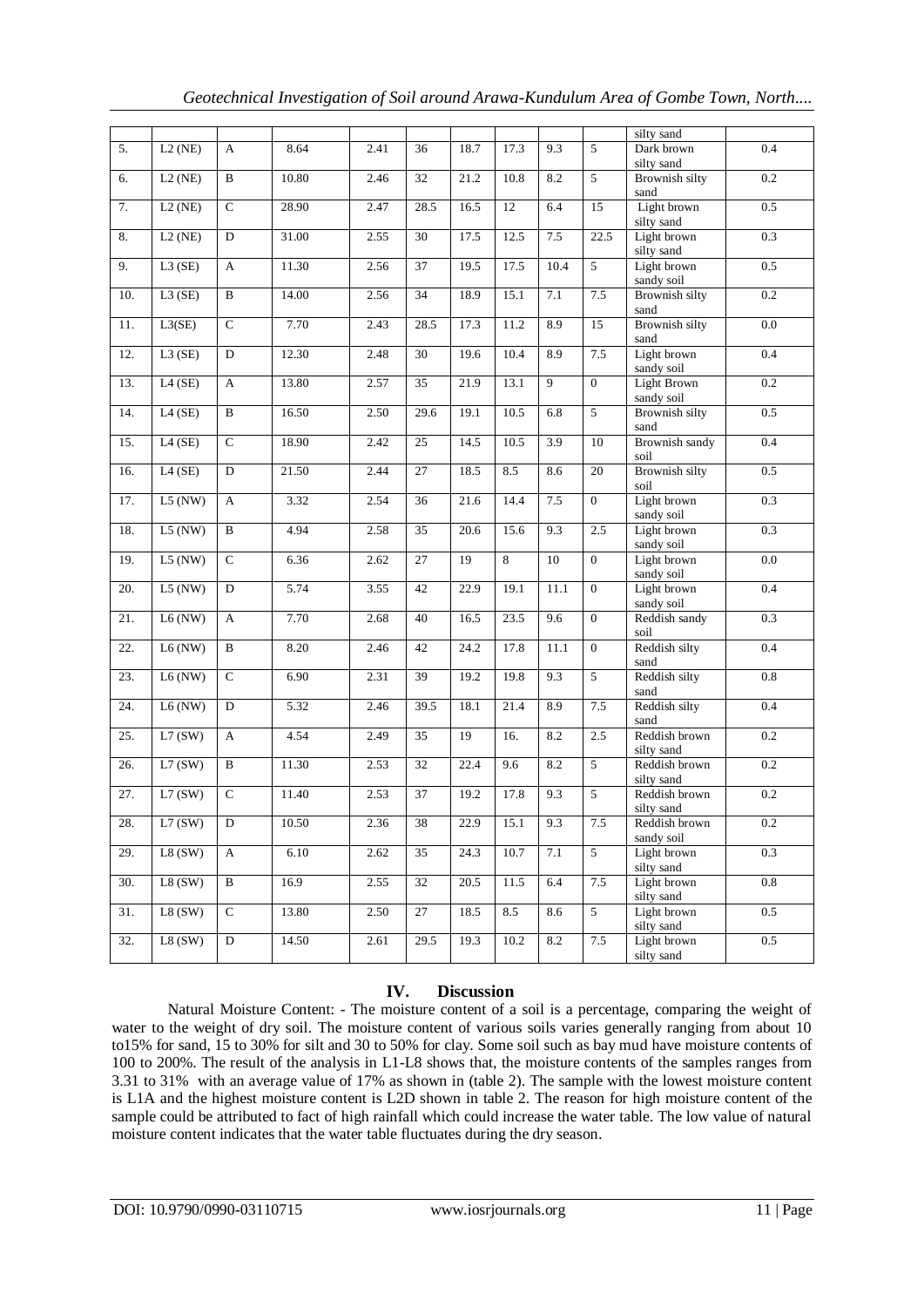From the results, the average moisture content which is 17% shows that the soil is not good for engineering purpose. High moisture content can have a significant effect on the soils behavioural properties when used for construction purposes and foundations (Gebremedhin, 2002[13]).

According to Wikipedia (2009), soils that have more than 16% natural moisture content is assumed to be a saturated soil and will not be good as a construction material. This affects structures when it comes in contact with, thereby weakening the foundations of buildings. The moisture content within the soil makes the material to expand and the net attractive force between the particles becomes weak. Natural moisture content of soil below 16% is suitable Engineering purpose and those above 16% contributes to weakening of foundation structures. During raining season there is a rise in the water table which increase moisture of soil and during dry season there is fall in the water table which reduces the moisture content of soil. From the result, the moisture content is high which is not suitable for Engineering purpose.

Specific Gravity: Specific gravity of a soil particle depends on the gravity of the parent rock. Specific gravity is defined as the ratio of the weight of a given volume of soil solids at a given temperature to the weight of an equal volume of distilled water at that temperature both weight being taken in air. Its significance is to determine the density, bearing capacity of the materials although strictly it vary among the mineral constituents of the soil from size fraction. The normal range is 2.65 to 2.67 for sand, 2.67 to 2.70 for silty sand, 2.70 to 2.80 for organic clay, 2.75 to 3.00 for soils with micas or iron and for organic soil it varies but it may be <2.00 (Lambe, 1951)[14]. From the result, the Specific gravity value ranges from 2.31 to 3.5 g/cm<sup>3</sup>, as shown in (table 2). The lowest is from L6C and the highest from L5D. This slight variation may be due to different soil properties (Physical and Chemical) that differ from one to another. The result have shown that the average is  $2.61$ g/cm<sup>3</sup>, This shows that the soil is suitable for Engineering purpose because the average standard for Engineering construction is  $2.5$ g/cm<sup>3</sup>.

Physico-Chemical test: PH is the negative logarithm of the  $H^+$  ion concentration. The hydrogen ion concentration with the value of the PH for soil samples obtained at 1m depths only in each of the eight sample locations ranges from 5.36 to 6.97 as shown in (table 3). These values indicate that the soil is acidic in nature. Under the condition in which rainfall exceeds evapotranspiration (leaching) during most of the year, the basic soil cations  $(Ca^{2+}, Mg^{2+}, K^+, Na^+, Al^{3+})$  are gradually depleted and replaced with cations held in colloidal soil reserves, leading to soil acidity. PH is influenced by the nature of the parent material. This lead to corrosion of materials used for construction and thus deteriorating structures placed on such materials.

| Table 3: PH  |            |           |            |            |            |           |           |            |  |  |  |
|--------------|------------|-----------|------------|------------|------------|-----------|-----------|------------|--|--|--|
| Location     | LI<br>'NE) | ∸<br>(NE) | L3<br>[SE] | L4<br>(SE) | L5<br>(NW) | L6<br>NW. | ⊷<br>(SW) | L8<br>(SW) |  |  |  |
| Sample       | B          |           |            |            |            |           |           | В          |  |  |  |
| PH $(33^0C)$ | 6.22       | 5.36      | 6.95       | 6.85       | 6.64       | 6.97      | 6.88      | 5.45       |  |  |  |

The measure of electrical conductivity (EC) is related to the salinity of the soil. The values obtained range from 677µS/cm to 1276µS/cm with an average value of 976.5µS/cm as shown in (table 4) which indicates that the soil has high salinity, and signifies that it is corrosive in nature (Abramson,1996)[15]. This is done to know the amount of salt present in the soil since soil conduct current due to its salinity content and thus helps in knowing the kind of stabilization to tackle or can suite in solving the problem of building or construction failure.

| Location          | --------------------<br>-------------<br>(SE)<br>$L4$ (SE)<br>$L6$ (NW)<br>г о<br>. .<br>L8<br>L5<br>⊥∠<br><u>، ب</u><br>⊥⊥ |      |        |      |     |     |           |     |  |  |  |
|-------------------|-----------------------------------------------------------------------------------------------------------------------------|------|--------|------|-----|-----|-----------|-----|--|--|--|
|                   | NE)                                                                                                                         | 'NE) |        |      | (NW |     | (SW       | (SW |  |  |  |
| Sample            | B                                                                                                                           | Ð    | D<br>D |      | ם   |     | B         | B   |  |  |  |
| $E.C.$ (32 $°C$ ) | 736                                                                                                                         | 782  | 963    | 1276 | 677 | 162 | 722<br>∠∠ | 747 |  |  |  |

The chemical constituents of the soil were measured using XRF in percentage oxides.  $SiO<sub>2</sub>$  has the highest value in all locations and followed by Na<sub>2</sub>O and Al<sub>2</sub>O<sub>3</sub> (Table 5). This is an indicative that the soil is acidic and is as a result of rainfall and leaching, acidic parent material, organic matter decay, and harvest of high-yielding crops(Jeff,1999)[16]. Perhaps rainfall, leaching and acidic parent material are the likely causes. But Organic matter decay is unlikely as a result of the low Specific gravity values of above 2.0g/cm<sup>3</sup> obtained in this study. So this may lead to corrosion of materials used for construction and thus deteriorating structures placed on such materials.

**Table 5: X-RF Chemical Constituents Test**

| TANIC CI IL ILI CHICHILGHI COMPHENDING TODE |        |    |           |      |     |     |           |     |  |  |  |
|---------------------------------------------|--------|----|-----------|------|-----|-----|-----------|-----|--|--|--|
| Parameter                                   | ⊥⊥     | ∸∸ | - -<br>Lυ |      | ن ب | Lb  | ⊷         | ⊥റ  |  |  |  |
|                                             | NE)    | NE | (SE)      | (SE) | 'NW | 'NW | (SW<br>دا | (SW |  |  |  |
| Sample                                      | D<br>D |    |           | ≖    | . . | Ю   | D         | В   |  |  |  |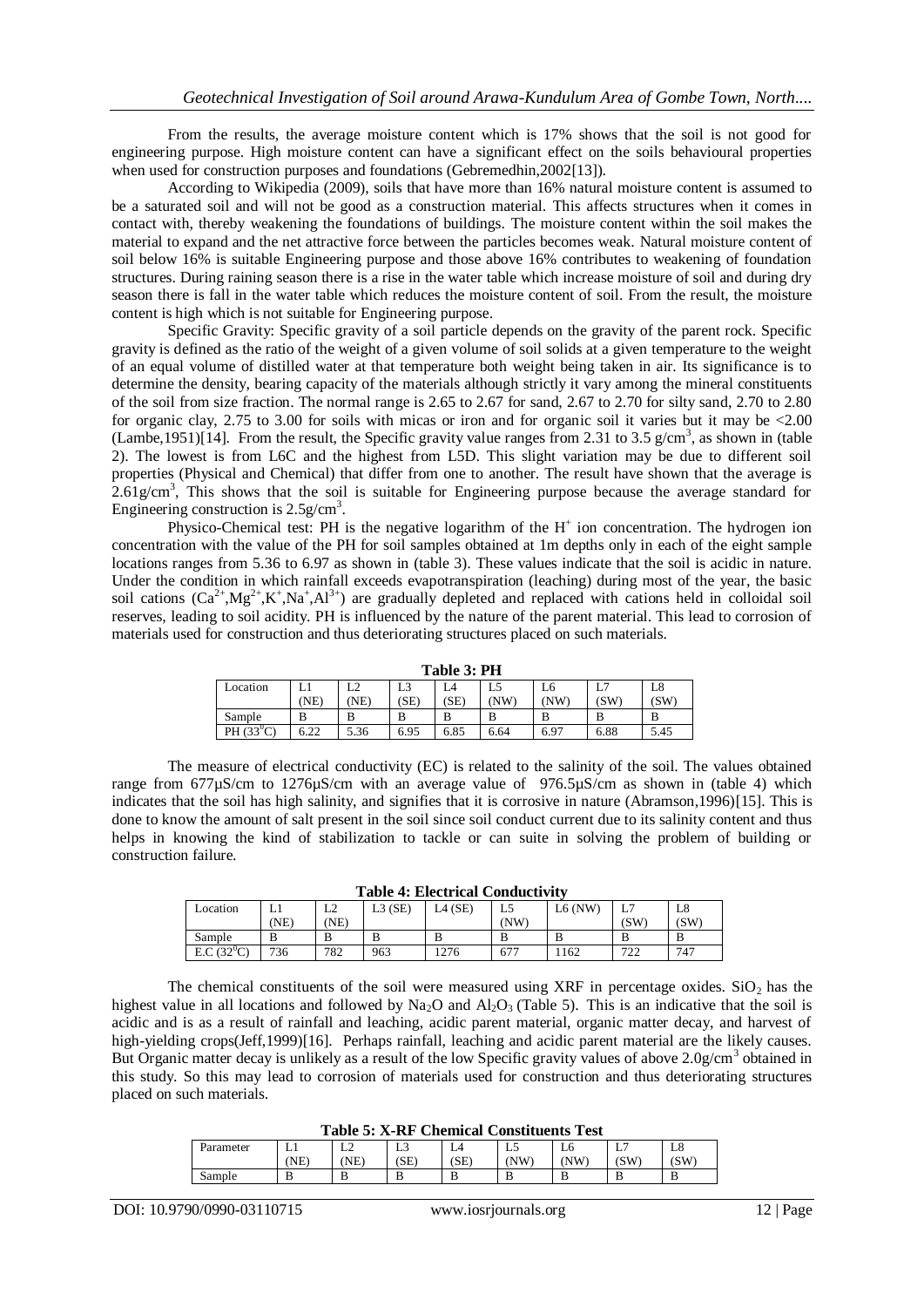| SiO <sub>2</sub>               | 36.4 | 33.2 | 29.0  | 24.7  | 30.2  | 36.2  | 37.8  | 35.5  |
|--------------------------------|------|------|-------|-------|-------|-------|-------|-------|
| $Al_2O_3$                      | 29.5 | 28.2 | 28.1  | 19.7  | 29.0  | 26.8  | 21.7  | 22.5  |
| Na <sub>2</sub> O              | 28.6 | 31.4 | 33.6  | 37.2  | 26.6  | 30.5  | 37.8  | 31.0  |
| CaO                            | 3.22 | 4.24 | 3.26  | 2.96  | 5.36  | 4.22  | 3.08  | 3.97  |
| $K_2O$                         | 9.43 | 7.32 | 12.55 | 14.00 | 11.80 | 16.10 | 14.24 | 15.66 |
| MgO                            | 11.8 | 12.2 | 17.5  | 16.3  | 18.4  | 13.5  | 11.6  | 13.00 |
| Fe <sub>2</sub> O <sub>3</sub> | 5.72 | 5.58 | 2.66  | 4.23  | 3.56  | 4.212 | 3.90  | 3.66  |

### **Result in wt. % oxide.**

Particle Size Distribution: This analysis is carried out to determine the soil group by classifying them according to their grain size and shapes. The objectives of sieving procedures are; to break up fibrous and frictionally bound aggregates, to destroy particle size only for microcrystalline material strongly bonded by covalent, ionic and hydrogen bonds. Several soils have several engineering usage and so they are classified to determine their suitability for a particular purpose.

Within the limit of experimental error, the plots Particle Size Distribution (particle size distribution curve) indicated that the soil is sandy with silt and clay materials present. Although the clay materials have undergone washing and drying (See table 1). The diameter or size range is adopted from American Society for Testing and Materials (ASTM) as follows: 4.75 mm (No.4) gravel;  $4.75 - 0.075$  mm (No.200) sand;  $0.075 -$ 0.002 mm silt and < 0.002 mm clay.

Atterberg's limits: The atterberg limits test is emperically developed but widely used procedure for establishing and describing the consistency of cohesive soil thereby providing useful information regarding soil strength, behaviour, stability and type and state of consolidation besides its use to identify the soil classification. Consistency is frequently used to describe the degree of firmness (e.g soft, medium, firm, or hard) and the consistency of cohesive soil is strongly affected by the water content of the soil. A gradual increase of the water content, for example, may transform dry clay from perhaps a solid state to a semi-solid state, to a plastic state and after further moisture increase, increase into a liquid state. The water content at the corresponding junction points on these states are known as the shrinkage limit, plastic limit and the liquid limit respectively.

To serve as a guide, Table can be used in evaluating the index properties of the soils and ascertaining their suitability, Handa (2002)[17].

| тари от 19 славницатот рузити 19. 1770 |       |            |       |           |           |          |       |           |  |                    |  |  |
|----------------------------------------|-------|------------|-------|-----------|-----------|----------|-------|-----------|--|--------------------|--|--|
| Liauid                                 | limit | Plasticity | Index | Linear    | Shrinkage | Free     | Swell | Degree    |  | Danger of Severity |  |  |
| $(LL)\%$                               |       | $(PI)$ %   |       | $(LS)\%$  |           | $(FS)$ % |       | Expansion |  |                    |  |  |
| $12 - 35$                              |       | <12        |       | $\leq 15$ |           | $<$ 52   |       | Low       |  | Non-Critical       |  |  |
| $35 - 50$                              |       | 12-23      |       | 15-30     |           | 50-100   |       | Medium    |  | Marginal           |  |  |
| 50-70                                  |       | $23 - 32$  |       | $30 - 60$ |           | 100-200  |       | High      |  | Critical           |  |  |
| 70-90                                  |       | >32        |       | >60       |           | >200     |       | Verv high |  | Severe             |  |  |

**Table 6: IS Classification System(IS: 1498)**

# Liquid limit**:**

The moisture content at which a soil passes from plastic to the liquid state, is determined by the liquid limit test. The soil is at verge of bearing viscous fluid. From the result obtained, the liquid limit ranges from 25% to 42% with an average value of 34% as shown in (table 2). When the soil absorbed so much water above the liquid limit, the soil will flow like water and this also cause structures such as undulation and crack to the structure placed on such area. The degree of expansion and danger of severity are low and non-critical respectively (Table 6). Casangrande plasticity chart depicts that all soils liquid limit (LL) less than 30% are of low plasticity, LL less than 10% are cohensionless soils, LL ranging between 35-50% are of intermediate plasticity and LL above 50% are not plastic. Federal Ministry of Works and Housing, (1997)[18] states that material to be used as sub-base and base course, for building and road construction should have liquid limit less than 30. From the result given above, the soil is therefore not suitable for engineering purpose unless been stabilized using lime.

Plastic limit: The Plastic limit is the water content below which the remoulded sample ceases to behave as a plastic material and become friable and crumbly. From the results obtained the plastic limit ranges from 14.5% to 24.3% with an average value of 19.5% as shown in the (table 2). This shows that the soil is plastic in nature because it is made up of silt and clay material, thus not suitable as a construction material (Federal Ministry of Works and Housing Nigerian Standard, 1997)[18].

Plasticity Index: This is the numerical difference between the liquid and plastic limit of a soil. The plasticity index is a measure of plasticity of a soil. From the results obtained, it shows that the plasticity index ranges from 8% to 23.5% with an average value of 14% as shown in the (table 2). Higher plasticity index in most location is as a result of increase in depth. This causes cracks on structures as a result of expansion and contraction. The degree of expansion and danger of severity are medium to marginal respectively (Table 6). Federal Ministry of Works and Housing, Nigerian Standard,(1997)[18] states that material to be used for sub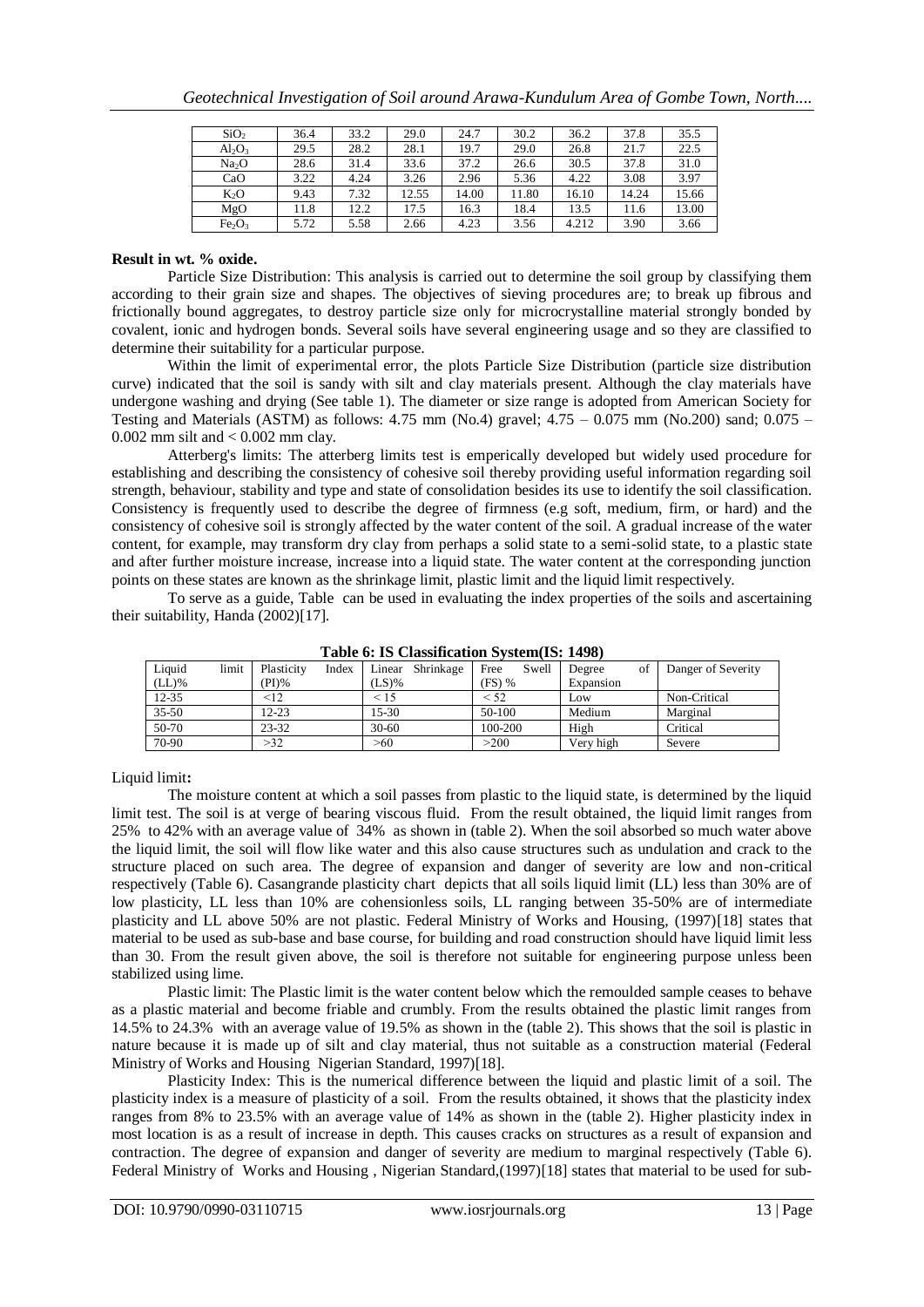base and base course should have plasticity index less than 12%, which is good in construction. Therefore the soil is not suitable for Engineering purposes unless been stabilized.

Linear Shrinkage limit: Linear shrinkage is the moisture content below which no further soil volume reduction occurs. This can also lead to or affect structures during contraction on drying and expansion on wetting which cause cracks on structures or buildings. The linear shrinkage result ranges from 3.9 to 11.1% with an average value of 7.5% as shown in (table 2). Therefore, with linear shrinkage less than 15% means that the degree of expansion and danger of severity are low and non-critical to marginal respectively (Table 6).

Free Swelling test: Free swelling of soil is the increase in volume of soil. From the result of the experimental analysis, it has shown that it ranges from 2.5% to 22.5% as shown in (table 2). It is evident within the limits of experimental error that the soil has high swelling property value. The high amount of montmorillonite in the soil is the likely cause of excessive swelling of the soil. According to Holtz(1956)[19] cited in Bell(1983)[20], soils having free swell as high as 100% can cause considerable damage to lightly loaded structures and soils having value below 50% seldom exhibit appreciable volume change under very light loadings, therefore this have less effect on the study area. From Handa,(2002)[17] the soil is non-critical (Table 6).

Compaction test: When soils are used as construction materials in any type of field or embankment, they nearly always require compaction to prevent settlement and to reduce permeability. With all soils, an increase in the compactive effort results in an increase in the maximum density and a decrease in optimum water content (Smith, 1975)[21]. When the values of dry densities and moisture content are plotted, the resulting curve has a peak value of dry density and corresponding moisture content (OMC). The reason for this is that at low moisture values, the soil is stiff and difficult to compact resulting in a low density with a high void ratio. As the moisture is increased the water lubricates the soil, increasing the workability and producing high dry density and low void ratios. The specification for road and bridges, (1975) states the significance of the moisture – density test as an aid in the field compaction of soils so as to develop the best engineering properties of the material, since it is assumed that the strength or shearing resistance of the soil increases with higher densities. The moisture density relationship, i.e. the compactive curves (not shown in this paper) tested at 1m depth of each of the eight (8) sample locations showed a maximum dry density ranging from 1.97g/cm<sup>3</sup> to 2.20 g/cm<sup>3</sup> and an optimum moisture content from 6% to 11.3%. Since the curve indicates the maximum bulk density to which the soil may be compacted by a given force and the water content of the soil that is optimum for maximum compaction, when the soil is either drier or wetter than these values, the compaction will be more difficult, Brady and Well (1999)[22]. Based on the range of values obtained for the standard moisture density test stated above, the soils in the study area falls in the clays and silt clay range which also agree with the results indicated by the Atterberg limit classification and grain size distribution. The results show that, to compact a soil in the field, the sample with the least optimum moisture content will require small amount of water to bring each to its highest density. It could also mean that the samples with high range of moisture absorption capacity may have an advantage in an exceptionally moist area and may easily become saturated and so lose its strength relatively fast, (Alabo, et al., 1984)[23].

According to the criterion by the researchers for determining the suitability of soil for engineering construction, the soil samples have poor engineering properties and therefore will have poor bearing qualities.

| Location  | Sample | Mould   | Rammer | <b>Blows</b> | Layer | <b>MDD</b>   | OMC  |
|-----------|--------|---------|--------|--------------|-------|--------------|------|
|           |        |         | (kg)   |              |       | $(g/cm^{3})$ | (96) |
| L1(NE)    | B      | Proctor | 2.5    | 25           | 3     | 2.10         | 9.75 |
| $L2$ (NE) | B      | Proctor | 2.5    | 25           | 3     | 2.00         | 11.3 |
| $L3$ (SE) | B      | Proctor | 2.5    | 25           | 3     | 2.10         | 8.6  |
| $L4$ (SE) | B      | Proctor | 2.5    | 25           | 3     | 1.99         | 11   |
| L5(NW)    | B      | Proctor | 2.5    | 25           | 3     | 2.16         | 6    |
| L6(NW)    | B      | Proctor | 2.5    | 25           | 3     | 1.98         | 10.7 |
| L7(SW)    | B      | Proctor | 2.5    | 25           | 3     | 2.20         | 8.5  |
| L8(SW)    | B      | Proctor | 2.5    | 25           | 3     | 1.97         |      |

**Table 6: Compaction Test**

# **V. Conclusion**

The geotechnical properties obtained shows that the soil samples are clayey soils which are unsuitable for most engineering construction because they have poor bearing capacities. They would make fair to poor sub grades because of their grain sizes and relatively high plasticity index but can be useful as dam embankment materials. Generally all the soils in the study area are clayey in nature and hence great care must be taken when they are put to use in engineering construction. This is because clays can be expansive in nature especially when they come in contact with water.

Conclusively, the possible causes of cracks on the wall of structures, buildings could be the acidic nature of the soil which can reduce its life span leading to damaging of buildings and structures and also the use